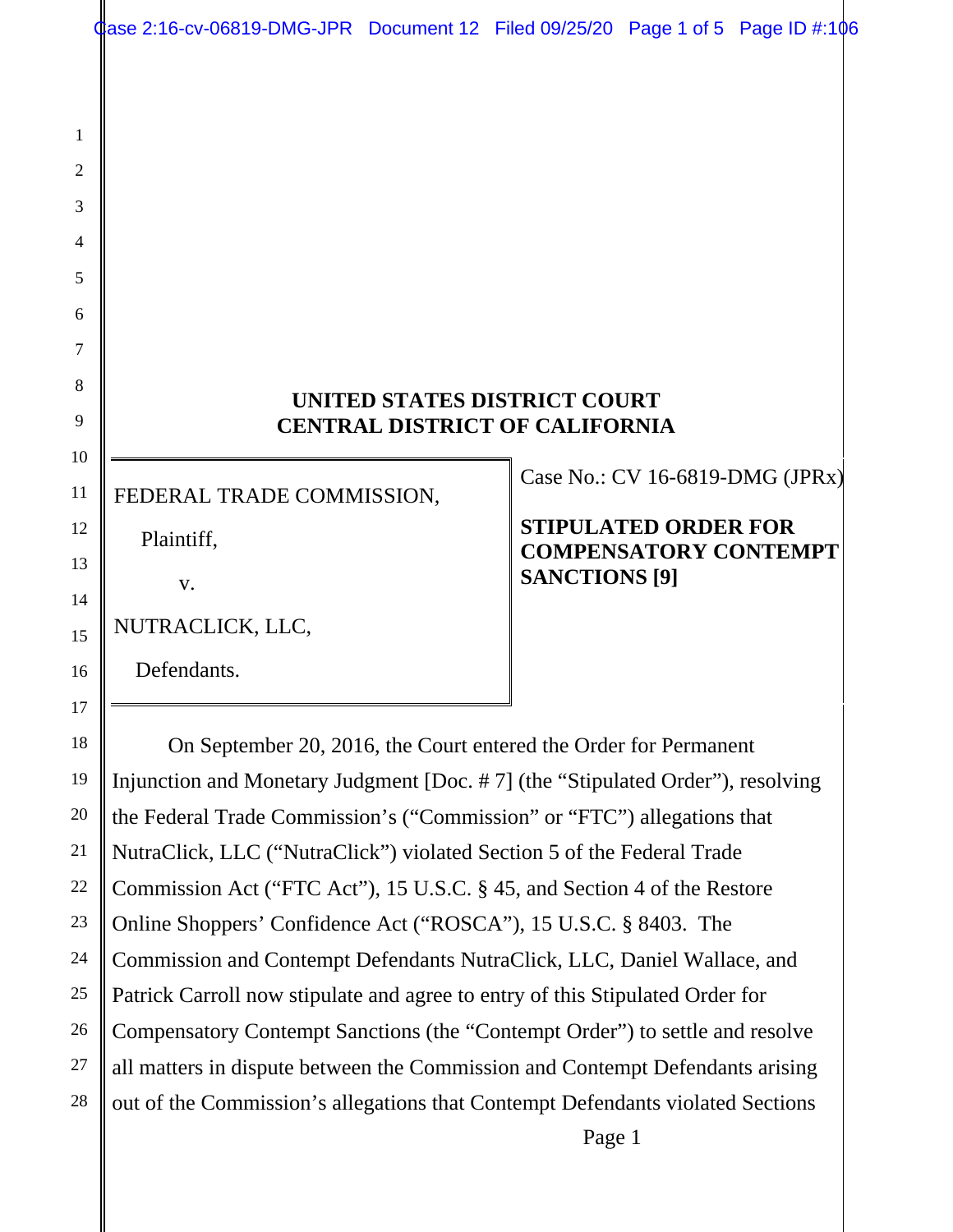I, II.A, II.B, and V of the Stipulated Order prior to the date of entry of this Contempt Order.

THEREFORE, IT IS ORDERED as follows:

#### **FINDINGS**

1. This Court has jurisdiction over this matter.

2. The Stipulated Order entered by this Court on September 20, 2016, is valid and unambiguous. The Court entered the Stipulated Order enjoining NutraClick and its officers from, *inter alia*, (1) misrepresenting the length of consumers' trial periods before consumers are charged or billed and the timing of any charge or bill (Sections I.G, I.F); (2) failing to disclose clearly and conspicuously and in close proximity to consumers' provision of billing information the deadline by which consumers must act in order to stop all recurring charges (Section II.A.3); (3) failing to send consumers who purchased goods or services through a Negative Option Feature written confirmation including clear and conspicuous disclosures of the terms of the Negative Option Feature specifically including the deadline by which consumers must act to stop a recurring charge (Section II.B); and (4) violating ROSCA by failing to clearly and conspicuously disclose the deadline by which consumers must act to avoid a recurring charge, before obtaining consumers' billing information (Section V).

3. Contempt Defendants had notice of the Stipulated Order.

4. On September 21, 2020, the Commission filed with this Court a Complaint for Permanent Injunction and Other Equitable Relief in *FTC v. NutraClick, LLC, et al.* ("Complaint"), Case No. CV 20-08612 (C.D. Cal.), alleging that NutraClick and its officers in connection with charging or attempting to charge consumers for products sold through a negative option feature, did not clearly and conspicuously disclose all material terms of the transaction, such as the billing date that consumers would be charged, before obtaining consumers' billing information or consent to pay, in violation of ROSCA and the TSR.

Page 2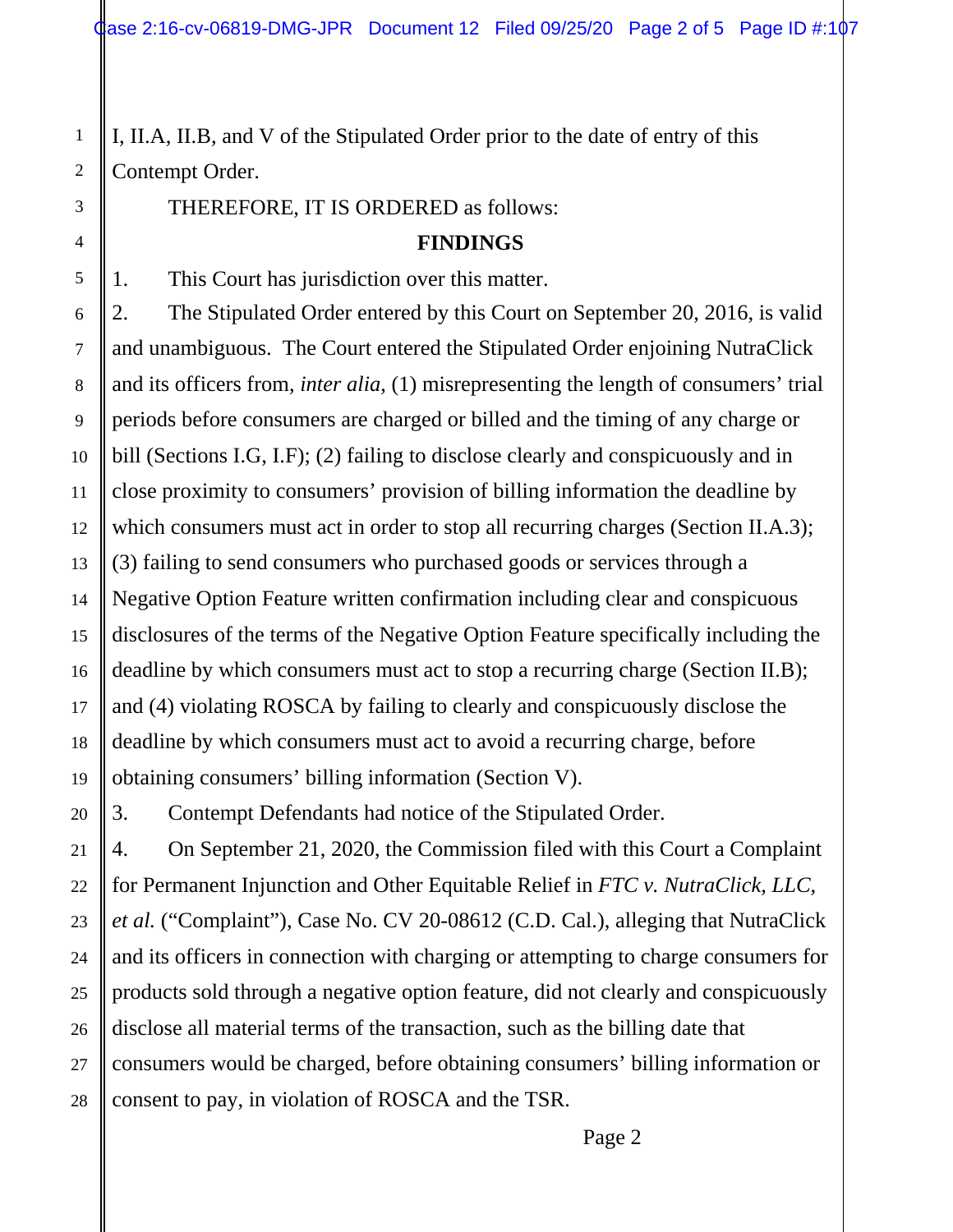5. The Commission alleges the conduct described in the Complaint violates the Stipulated Order.

6. Contempt Defendants neither admit nor deny the allegations identified in Paragraphs 2 through 5, above, or as otherwise stated in the Complaint, except as specifically stated in this Order and any Order of the Court resolving the allegations of the Complaint. Defendants admit the facts necessary to establish jurisdiction.

7. The parties have agreed to settle the Commission's contempt allegations with entry of this Order.

8. Contempt Defendants waive any claim that they may have under the Equal Access to Justice Act, 28 U.S.C. § 2412, concerning the prosecution of this action through the date of this Order, and agree to bear their own costs and attorney fees. 9. Contempt Defendants waive all rights to appeal or otherwise challenge or contest the validity of this Order.

## **DEFINITIONS**

For the purpose of this Order, the following definitions apply:

A. **"Corporate Defendant"** means NutraClick, LLC and its successors and assigns.

B. **"Contempt Defendants"** means Corporate Defendant and both Individual Defendants, individually, collectively, or in any combination.

C. **"Individual Defendants"** means Daniel Wallace and Patrick Carroll.

## **ORDER**

# **I. MONETARY JUDGMENT**

IT IS ORDERED that:

A. Judgment in the amount of one million thirty-nine thousand eight hundred twenty-four dollars and twenty-four cents (\$1,039,824.24) is entered in favor of the Commission against Contempt Defendants, jointly and severally, as compensatory contempt relief.

Page 3

28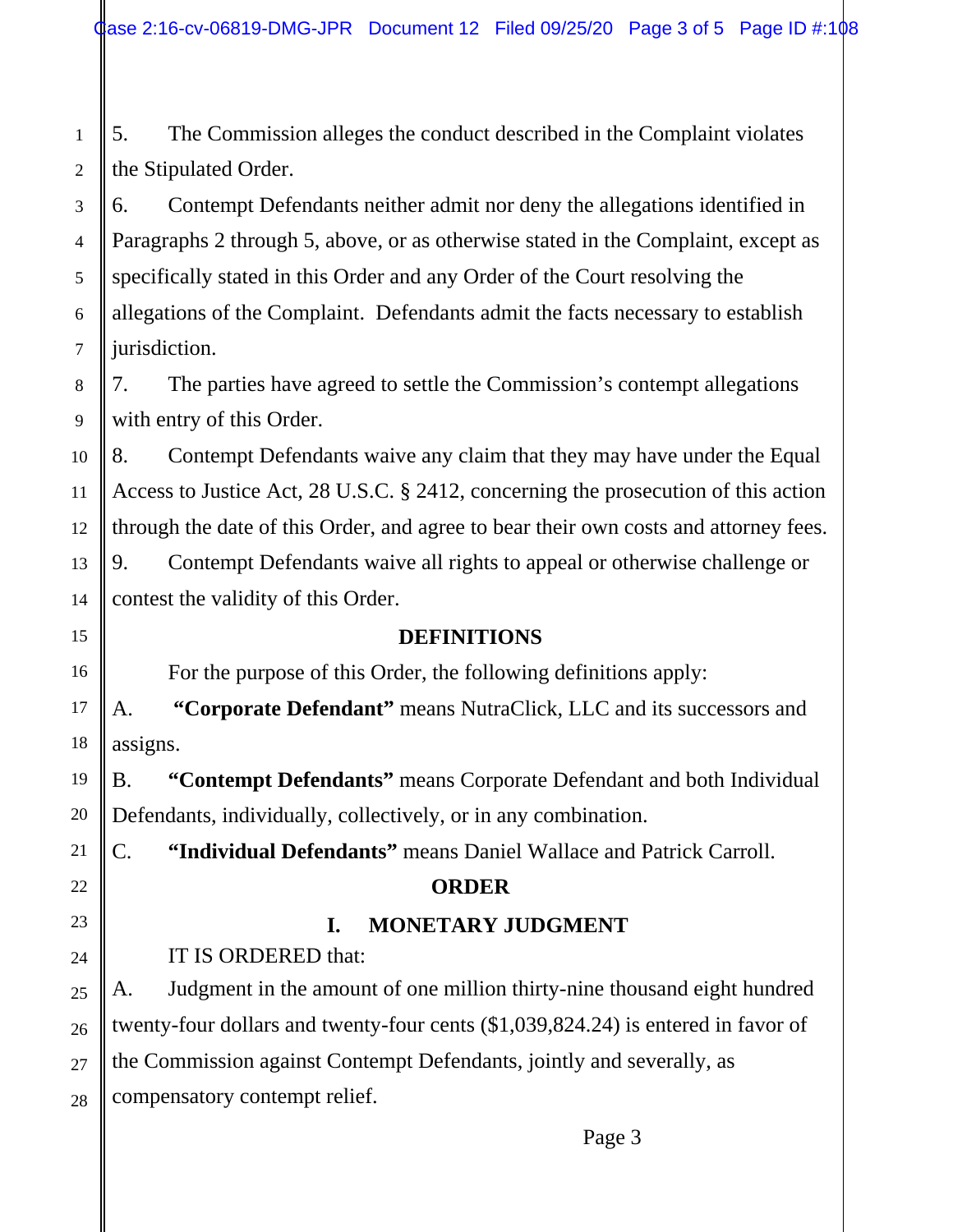B. Contempt Defendants are ordered to pay to the Commission one million thirty-nine thousand eight hundred twenty-four dollars and twenty-four cents (\$1,039,824.24), which, as Contempt Defendants stipulate, their undersigned counsel holds in escrow for no purpose other than payment to the Commission. Such payment must be made within seven (7) days of entry of this Contempt Order by electronic fund transfer in accordance with instructions provided by a representative of the Commission.

# **II. ADDITIONAL MONETARY PROVISIONS**

IT IS FURTHER ORDERED that:

A. Contempt Defendants relinquish dominion and all legal and equitable right, title, and interest in all assets transferred pursuant to this Contempt Order and may not seek the return of any assets.

B. The factual findings above will be taken as true, without further proof, in any subsequent civil litigation by or on behalf of the Commission, including in a proceeding to enforce its rights to any payment or monetary judgment pursuant to this Contempt Order, such as a nondischargeability complaint in any bankruptcy case.

C. The factual findings above and the facts alleged in the FTC's Complaint establish all elements necessary to sustain an action by the Commission pursuant to Section  $523(a)(2)(A)$  of the Bankruptcy Code, 11 U.S.C. §  $523(a)(2)(A)$ , and this Order will have collateral estoppel effect for such purposes.

D. Contempt Defendants acknowledge that their Taxpayer Identification Numbers (Social Security Numbers or Employer Identification Numbers) may be used for collecting and reporting on any delinquent amount arising out of this Order, in accordance with 31 U.S.C. § 7701.

E. All money paid to the Commission pursuant to this Order may be deposited into a fund administered by the Commission or its designee to be used for equitable relief, including consumer redress and any attendant expenses for the